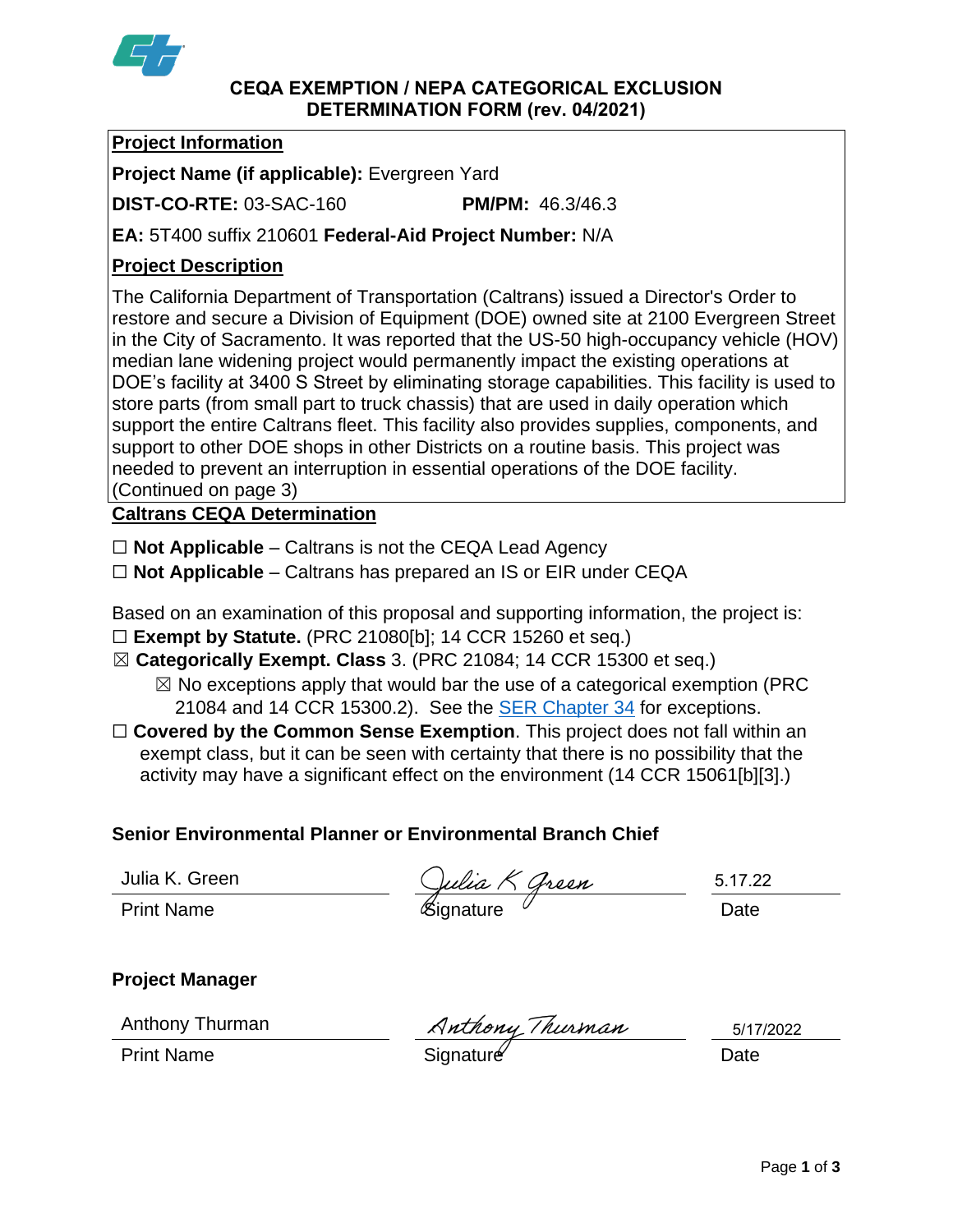

# **Caltrans NEPA Determination**

## ☒ **Not Applicable**

Caltrans has determined that this project has no significant impacts on the environment as defined by NEPA, and that there are no unusual circumstances as described in 23 CFR 771.117(b). See **SER Chapter 30** for unusual circumstances. As such, the project is categorically excluded from the requirements to prepare an EA or EIS under NEPA and is included under the following:

□ 23 USC 326: Caltrans has been assigned, and hereby certifies that it has carried out the responsibility to make this determination pursuant to 23 USC 326 and the Memorandum of Understanding dated April 18, 2019, executed between FHWA and Caltrans. Caltrans has determined that the project is a Categorical Exclusion under:

☐ **23 CFR 771.117(c): activity (c)(Enter activity number)**

☐ **23 CFR 771.117(d): activity (d)(Enter activity number)**

☐ **Activity Enter activity number listed in Appendix A of the MOU between FHWA and Caltrans**

□ 23 USC 327: Based on an examination of this proposal and supporting information, Caltrans has determined that the project is a Categorical Exclusion under 23 USC 327. The environmental review, consultation, and any other actions required by applicable Federal environmental laws for this project are being, or have been, carried out by Caltrans pursuant to 23 USC 327 and the Memorandum of Understanding dated December 23, 2016 and executed by FHWA and Caltrans.

# **Senior Environmental Planner or Environmental Branch Chief**

| N/A                                  |           |      |
|--------------------------------------|-----------|------|
| <b>Print Name</b>                    | Signature | Date |
|                                      |           |      |
| <b>Project Manager/ DLA Engineer</b> |           |      |
| N/A                                  |           |      |
| <b>Print Name</b>                    | Signature | Date |
|                                      |           |      |

**Date of Categorical Exclusion Checklist completion (if applicable):** N/A **Date of Environmental Commitment Record or equivalent:** N/A